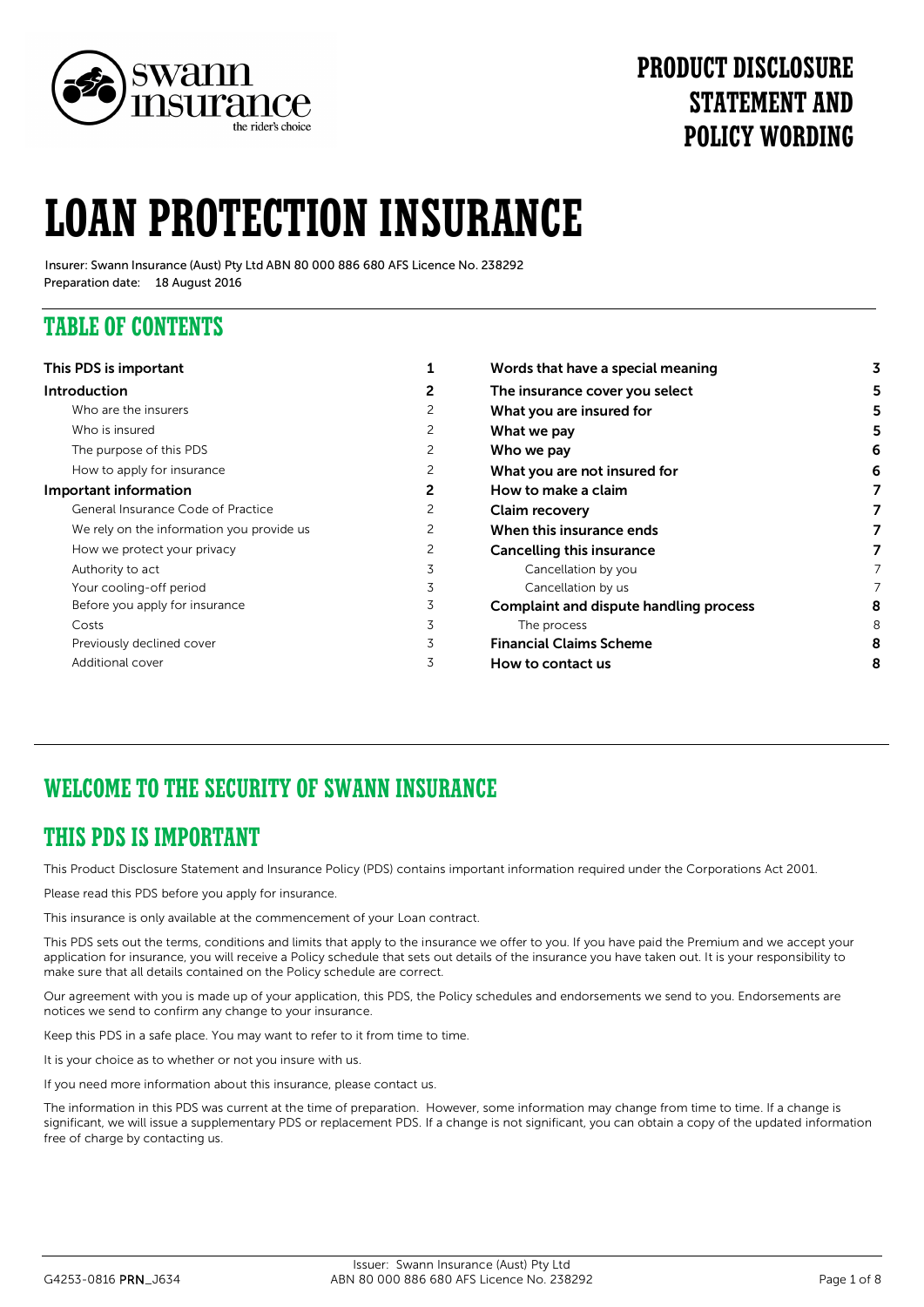

### **INTRODUCTION**

#### Who are the insurers

For Disablement, Hospitalisation, and Involuntary unemployment Monthly benefits - Swann Insurance (Aust) Pty Ltd is the insurer, Australian Business Number 80 000 886 680, Australian Financial Services Licence Number 238292. In this PDS Swann Insurance (Aust) Pty Ltd is called 'we', 'us', 'our', or 'Swann Insurance'.

For Life and CashAssist benefits – Swann Insurance holds an insurance policy issued by The National Mutual Life Association of Australasia Ltd, Australian Business Number 72 004 020 437, Australian Financial Services Licence Number 234649 (National Mutual) on trust for Loan Protection Insurance customers.

Swann Insurance administers the Life and CashAssist benefits. The administration function includes collecting Premium, processing insurance applications and managing claims. Our liability for the Life and CashAssist benefits is limited to these activities.

### Who is insured

The person or persons named as the insured when you applied for this insurance and named on the Policy schedule. In this PDS that person or persons are called 'you' or 'your'.

### The purpose of this PDS

This PDS has been prepared to assist you in understanding this insurance and making an informed choice about your insurance requirements.

#### How to apply for insurance

Complete our application. If we accept your application for insurance, you will receive a Policy schedule that confirms cover and sets out details of the insurance you have taken out.

If you apply for this insurance and your answers to our questions are entered into our Internet based system, you will be provided with a copy of the questions we have asked and the answers you provided relating to the assessment of your particular risk.

### **IMPORTANT INFORMATION**

### General Insurance Code of Practice

Swann Insurance has adopted the General Insurance Code of Practice. The purpose of the code is to raise the standards of practice and service in the general insurance industry.

The objectives of the code are:

- to commit us to high standards of service,
- to promote better, more informed relations between us and you,
- to maintain and promote trust and confidence in the general insurance industry,
- to provide fair and effective mechanisms for the resolution of Complaints and disputes between us and you, and
- to promote continuous improvement of the general insurance industry through education and training.

If you would like more information about the code, please contact us.

#### We rely on the information you provide us

When we agree to insure you, renew or vary your policy or decide on your claim, our decision relies on the accuracy of information you give us.

If that information is not accurate we may reduce a claim, or cancel the policy, or refuse to pay a claim made by you. We therefore ask you to answer honestly, correctly and completely any questions we ask about you or a claim.

We do not require you to comply with the general duty of disclosure. We do require you to be truthful, honest and accurate whenever you interact with us in relation to this insurance.

#### How we protect your privacy

We use information provided by our customers to allow us to offer our products and services. This means that, from time to time, we will need to collect your personal information, and sometimes your sensitive information, (such as health information or criminal records). We will collect this information directly from you where possible, but there may be occasions when we do collect this information from someone else.

Swann Insurance will only use your information for the purposes for which it was collected, other related purposes and as permitted or as required by law. You may choose not to give us your information, but this may affect our ability to provide you with insurance cover.

We may share this information with companies within our group, government and law enforcement bodies if required by law and others who provide services to us or on our behalf, some of which may be located outside of Australia.

For more details on how we collect, store, use and disclose your information, please read our Privacy Policy located at www.swanninsurance.com.au/privacy. Alternatively, contact us at swann.compliance@swanninsurance.com.au and we will send you a copy of our Privacy Policy.

By applying for, using or renewing any of our products or services, or providing us with your information, you agree to this information being collected, held, used and disclosed as set out in our Privacy Policy.

Our Privacy Policy also contains information about how you can access and seek correction of your information, complain about a breach of the privacy law, and how we will deal with your complaint.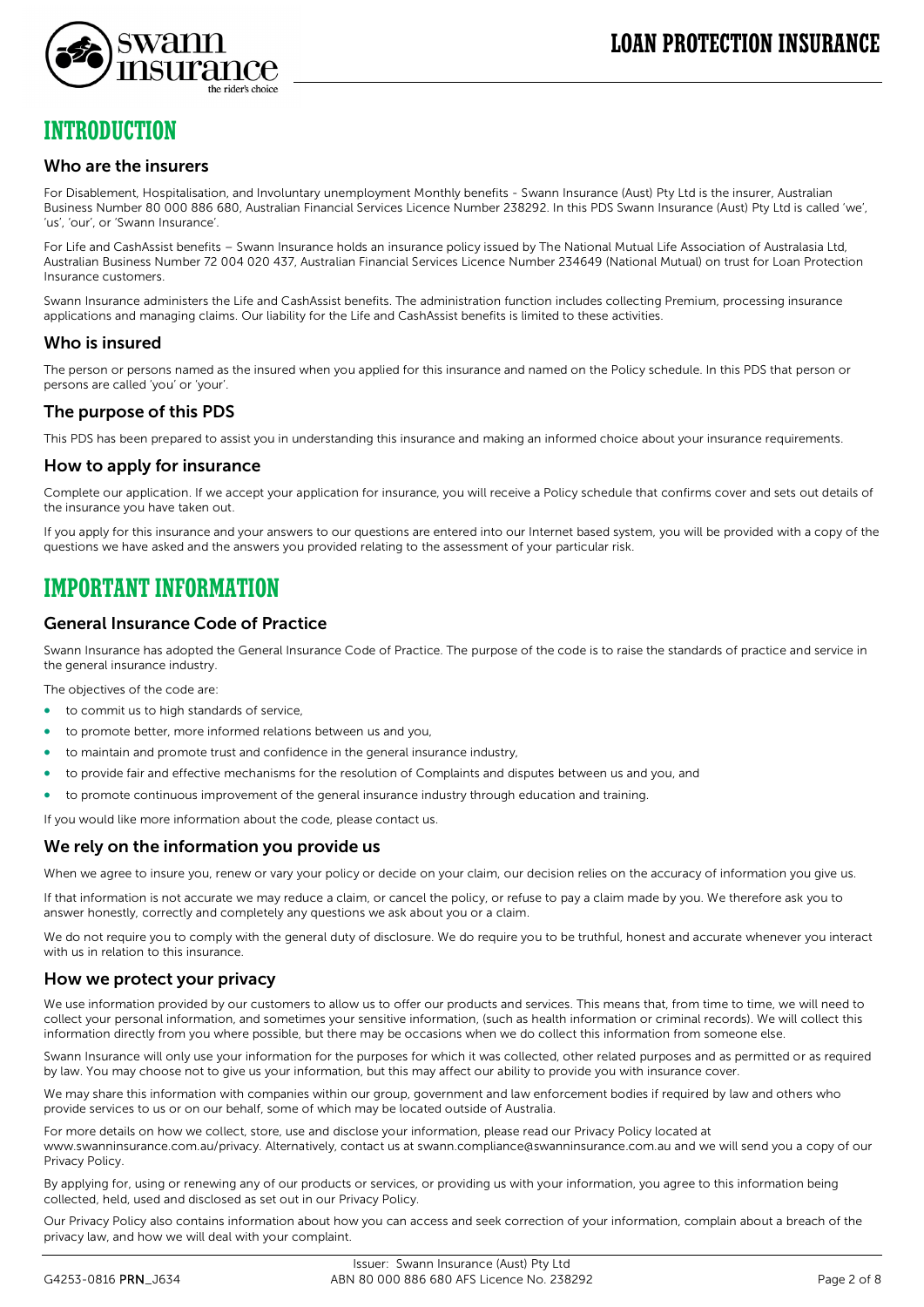

### Authority to act

Swann Insurance has relationships with authorised representatives and other licensees who sell Swann Insurance policies.

Swann Insurance may pay remuneration to authorised representatives and other licensees of up to 20% of your Premium, excluding government charges.

### Your cooling-off period

If you decide that you do not wish to continue with this insurance, you have 21 days after the Commencement date of this insurance to request cancellation. To do this, you must advise us by mail, by email or by calling us. We will provide you with a full refund of Premium paid, providing you have not made a claim under this insurance.

### Before you apply for insurance

You are not obliged to purchase this insurance and insurance can be arranged through a different insurer.

This insurance provides Consumer Credit Insurance which has been developed to assist you to meet your loan repayments on your behalf in the event of your Disablement, Hospitalisation or Involuntary unemployment or to pay the outstanding balance of your loan if you die, or to pay you a benefit if you suffer Trauma. The amount paid on a claim is measured by reference to your liability under your loan and is subject to the benefit limits set out in this PDS.

This insurance has been designed for loans where the Loan obligation outstanding balance reduces as each loan repayment has been made.

We issue your insurance relying on:

- the information you provide in answer to our questions when you apply for insurance, and
- you meeting the entry age conditions when we accept your application for insurance, and
- you being engaged in Permanent and gainful employment and you are not under notice of dismissal when we accept your application for insurance. This does not apply to Life and CashAssist covers.

#### Costs

The Premium payable by you will be shown on your Policy schedule.

The key factors that influence the Premium calculations are reflected in the questions asked, and information sought, at the time of your enquiry or application for insurance.

These include factors relating to:

- the particular cover or combination of covers you select,
- the frequency with which claims occur,
- for Disablement, Hospitalisation, and Involuntary unemployment covers, the period of Disablement, Hospitalisation, and Involuntary unemployment claims,
- the term of your loan,
- the amount of your loan and its repayments, and
- for Life cover, the expected mortality rates.

Premiums may be subject to Commonwealth and State taxes and/or charges. These include the Goods and Services Tax and stamp duty. The amount of these taxes and/or charges will be shown on your Policy schedule.

If we are unable to issue your insurance when we receive your application, we are required to hold your Premium in a trust account on your behalf until your insurance can be issued. We will retain any interest payable by our bank to meet, among other things, bank fees and other bank costs we incur in operating the account.

#### Previously declined cover

You do not need to tell us about an insurer who refused to cover you or renew your policy, if the insurer informed you that refusal was not due to an assessment of your particular risk. This includes where the insurer no longer issues that type of insurance.

#### Additional cover

If you require cover on a new loan or additional cover, you must apply for a new policy.

### **WORDS THAT HAVE A SPECIAL MEANING**

Some of the words in this PDS have special meanings. These words and their meanings are listed below.

Cancer The first unequivocal diagnosis of any internal malignant tumour requiring treatment by surgery, radiotherapy, hormone therapy or chemotherapy. Included will be any malignant tumour considered to be too advanced or too serious for specific treatment to be warranted.

Excluded are:

- tumours treated by endoscopic procedures alone and tumours classed as carcinoma in situ and urinary bladder tumours that have not invaded the muscle layer.
- tumours of the skin with the exception of malignant melanoma where there is evidence of spread to lymph nodes or distant tissues.
- Kaposi's sarcoma and other tumours caused by AIDS.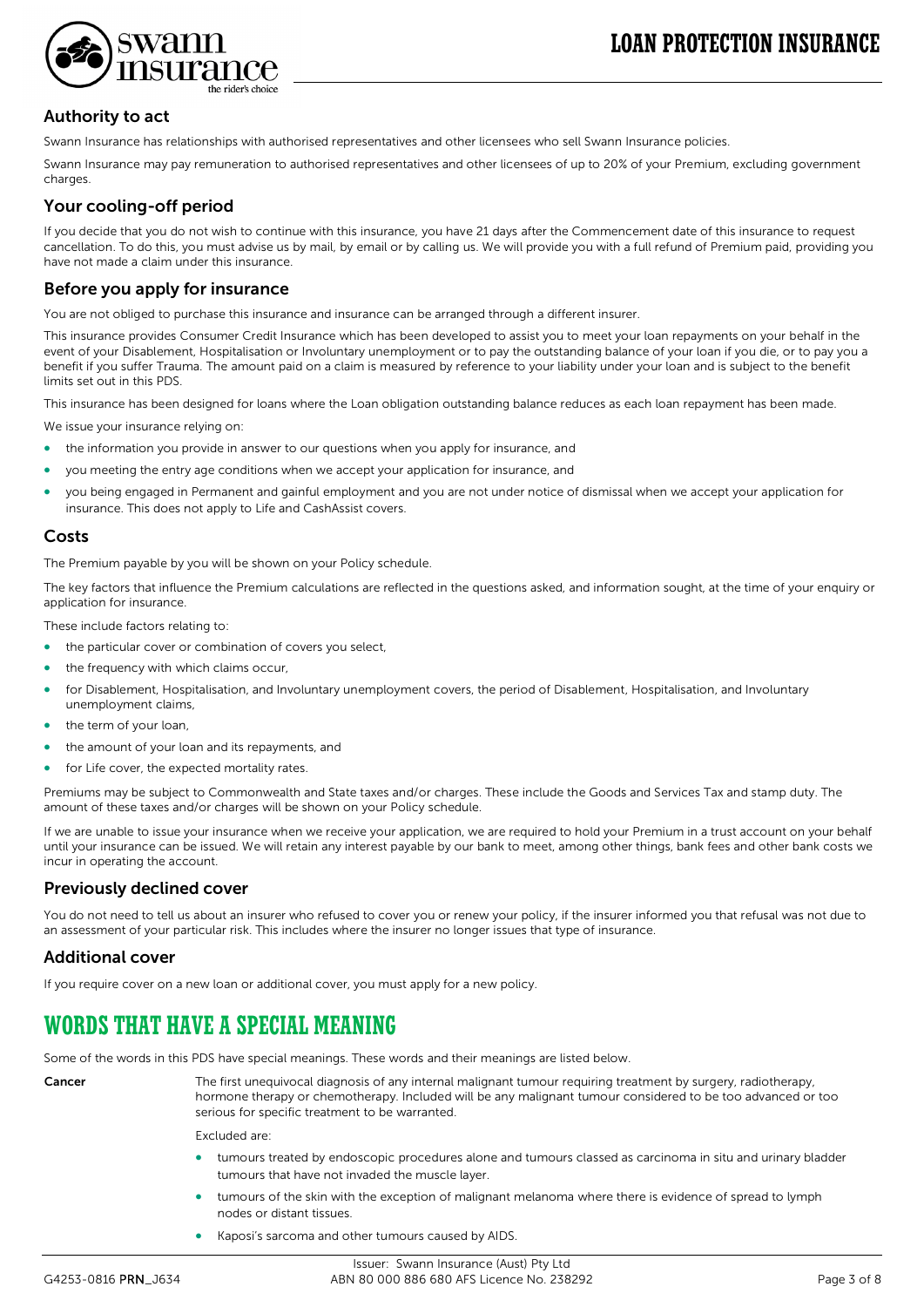# **LOAN PROTECTION INSURANCE**



| Commencement date                      | The later of the date the first loan monies are advanced (the settlement date of your loan obligation) or the date we<br>accepted your application for this insurance.                                                                                                                                                                                                                                                                                                                                                            |  |
|----------------------------------------|-----------------------------------------------------------------------------------------------------------------------------------------------------------------------------------------------------------------------------------------------------------------------------------------------------------------------------------------------------------------------------------------------------------------------------------------------------------------------------------------------------------------------------------|--|
| Coronary artery<br>surgery             | Coronary artery bypass grafting surgery performed via a thoracotomy.                                                                                                                                                                                                                                                                                                                                                                                                                                                              |  |
| Date of Trauma                         | The date on which in our opinion the Trauma has been proved to have occurred.                                                                                                                                                                                                                                                                                                                                                                                                                                                     |  |
| <b>Disablement</b>                     | For the first 12 months of a claim, your total and continuous inability due to illness or injury to perform the duties of<br>your usual occupation. After the first 12 months of a claim, your total and continuous inability to perform an<br>occupation for which you are reasonably qualified by education, training or experience.                                                                                                                                                                                            |  |
|                                        | This must be certified by a legally qualified Medical practitioner and you must not be engaged in work or an occupation<br>for remuneration or profit.                                                                                                                                                                                                                                                                                                                                                                            |  |
| Epidemic                               | A sudden development and rapid spreading of a contagious disease or virus in a region where it developed in a simply<br>endemic state or within a previously unscathed community.                                                                                                                                                                                                                                                                                                                                                 |  |
| Heart attack                           | A diagnosed acute myocardial infarction that has been documented by the occurrence of chest pain and electro<br>cardiographic evidence and appropriate elevation in cardiac enzymes.                                                                                                                                                                                                                                                                                                                                              |  |
| Hospitalised                           | Being admitted as an in-patient to a hospital, but does not include being admitted to a facility for the care of mental or<br>nervous illness or convalescence.                                                                                                                                                                                                                                                                                                                                                                   |  |
| Involuntary                            | If you are:                                                                                                                                                                                                                                                                                                                                                                                                                                                                                                                       |  |
| unemployment                           | working for wages or income, your involuntary termination from Permanent and gainful employment and being<br>certified as unemployed by the appropriate Australian government agency. This also means your termination was<br>not due to voluntary unemployment, voluntary redundancy, wilful misconduct or reaching retirement.                                                                                                                                                                                                  |  |
|                                        | self-employed, or in a partnership, your termination from Permanent and gainful employment arising from the<br>business ceasing to operate due to actual or imminent insolvency or business factors beyond your reasonable<br>control and the business is being wound up or placed in the control of an insolvency or bankruptcy administrator.                                                                                                                                                                                   |  |
| Loan obligation<br>outstanding balance | The amount of principal (including outstanding residual or balloon payment) owing under the loan obligation.                                                                                                                                                                                                                                                                                                                                                                                                                      |  |
| <b>Medical practitioner</b>            | A person qualified and registered to practise medicine in Australia, who is acceptable to us. This cannot be yourself, or a<br>member of your immediate family.                                                                                                                                                                                                                                                                                                                                                                   |  |
| Monthly benefit                        | The regular monthly repayment (excluding any residual or any balloon payments) selected and shown in the Policy<br>schedule, or                                                                                                                                                                                                                                                                                                                                                                                                   |  |
|                                        | for Disablement and Hospitalisation benefits, \$2,500, and<br>٠                                                                                                                                                                                                                                                                                                                                                                                                                                                                   |  |
|                                        | for Involuntary unemployment benefit, \$2,000,                                                                                                                                                                                                                                                                                                                                                                                                                                                                                    |  |
|                                        | whichever is the lesser.                                                                                                                                                                                                                                                                                                                                                                                                                                                                                                          |  |
| Pandemic                               | A form of an Epidemic that extends throughout an entire continent, even the entire human race.                                                                                                                                                                                                                                                                                                                                                                                                                                    |  |
| Period of insurance                    | The period of cover shown on the Policy schedule.                                                                                                                                                                                                                                                                                                                                                                                                                                                                                 |  |
| Permanent and gainful                  | You are                                                                                                                                                                                                                                                                                                                                                                                                                                                                                                                           |  |
| employment                             | working on a permanent and continuous basis for wages or income<br>for a minimum of 20 hours every week, and<br>$\overline{\phantom{a}}$<br>you are not in employment of a seasonal, casual, temporary or non-renewable contract nature and you are not<br>Self-employed.                                                                                                                                                                                                                                                         |  |
|                                        | working on a casual or part-time basis for wages or income<br>۰<br>for a minimum of 20 hours every week, and<br>- have been with the same employer for at least the past 12 months, and<br>have no knowledge of any foreseeable reason why your employment will not continue for at least the next 6<br>months, and<br>you are not in employment of a seasonal, temporary or non-renewable contract nature and you are not Self-                                                                                                  |  |
|                                        | employed.                                                                                                                                                                                                                                                                                                                                                                                                                                                                                                                         |  |
|                                        | working on a ongoing or renewable contract basis<br>- for a minimum of 20 hours every week, and<br>- have been with the same employer for at least the past 12 months, and<br>have no knowledge of any foreseeable reason why your employment will not continue for at least the next 6<br>months, and<br>you are not in employment of a seasonal, temporary, project or non-renewable contract nature and you are not<br>Self-employed, or<br>you do not have a fixed or pre-defined finishing date.<br>$\overline{\phantom{m}}$ |  |
|                                        | self-employed, or in a partnership, and working on a permanent and continuous basis<br>- for a minimum of 20 hours every week, and                                                                                                                                                                                                                                                                                                                                                                                                |  |
|                                        | you are not self-employed on a seasonal, casual, temporary or non-renewable contract nature.                                                                                                                                                                                                                                                                                                                                                                                                                                      |  |
| Policy schedule                        | The most recent schedule we give you describing the terms and conditions that are specific to your insurance. This<br>also includes any amendments we send you in writing.                                                                                                                                                                                                                                                                                                                                                        |  |
| Premium                                | The amount you pay for the insurance.                                                                                                                                                                                                                                                                                                                                                                                                                                                                                             |  |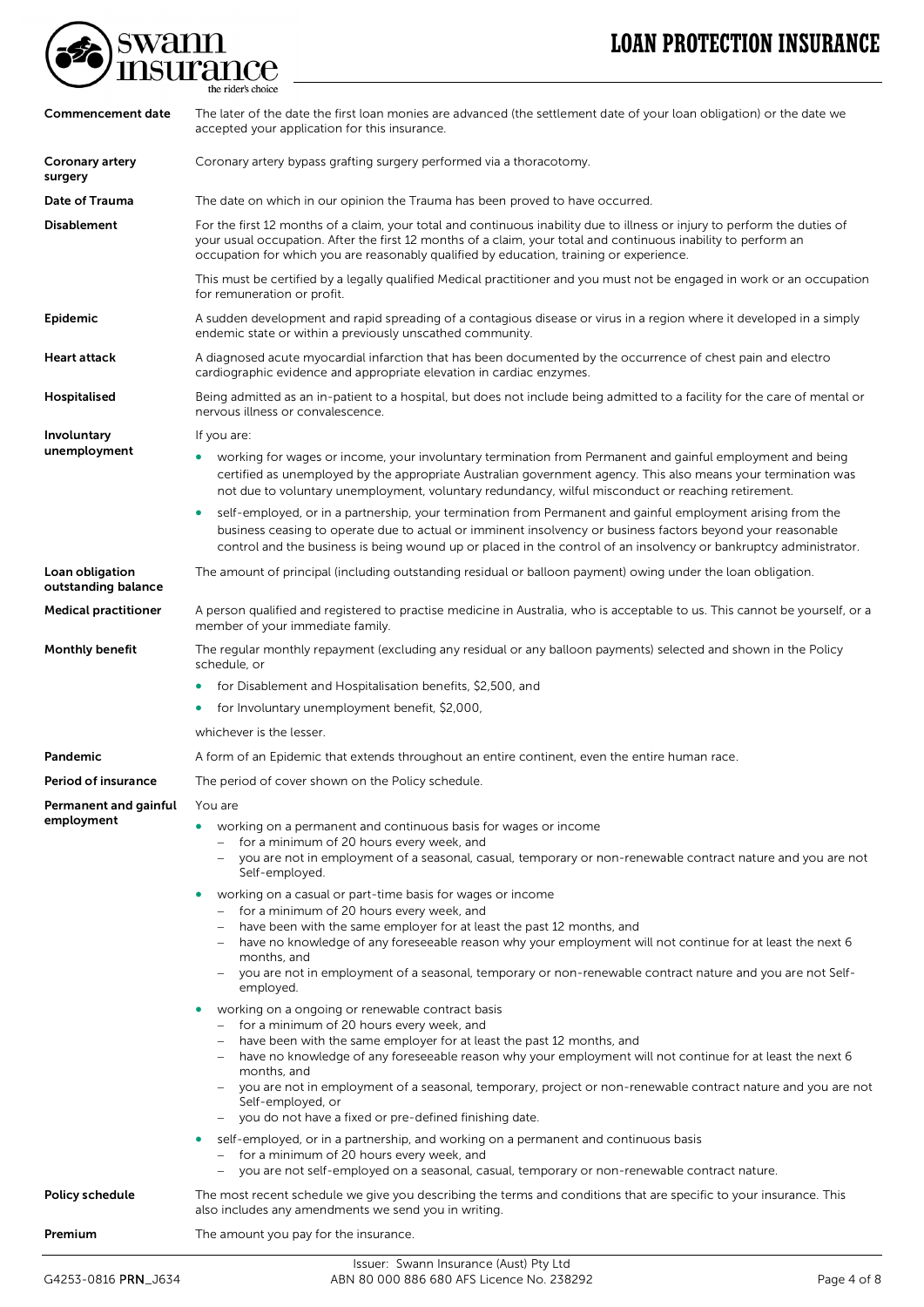# **LOAN PROTECTION INSURANCE**



| <b>Stroke</b>                | Any infarction of brain tissue due to a cerebro-vascular incident and which is associated with evidence of a<br>neurological deficit that creates permanent functional impairment. It does not mean infarction of brain tissue as a result<br>of bodily injury caused by violent, accidental, external and visible means. |
|------------------------------|---------------------------------------------------------------------------------------------------------------------------------------------------------------------------------------------------------------------------------------------------------------------------------------------------------------------------|
| <b>Terrorism</b>             | Any act which may, or may not, involve the use of, or threat of, force or violence where the purpose of the act is to<br>further a political, religious or ideological aim or to intimidate or influence a government (whether lawfully constituted<br>or not) or any section of the public.                              |
| <b>Trauma</b>                | A Heart attack, Coronary artery surgery, Stroke or Cancer which occurs during the Period of insurance beyond 90 days<br>from the Commencement date.                                                                                                                                                                       |
| War or warlike<br>activities | War (including war service), an act of a foreign enemy, hostilities or war like operation (whether war is declared or not),<br>civil commotion, civil war or rebellion.                                                                                                                                                   |

### **THE INSURANCE COVER YOU SELECT**

When you take out your insurance you have a choice of covers to select from. Subject to meeting our acceptance criteria, you may select the combination of covers that you require.

You must select Disablement and Hospitalisation cover if you wish to select Involuntary unemployment cover.

CashAssist benefit cannot be purchased as the only cover. It must be purchased with at least one other cover.

The type of cover you have is stated on the Policy schedule.

The cover provided by this insurance may vary from the prescribed standard cover. It is therefore important that you read, retain and understand this PDS.

### **WHAT YOU ARE INSURED FOR**

Provided you have paid the Premium, and we have accepted your application, we agree to insure you during the Period of insurance for the type of cover selected and stated on the Policy schedule, subject to the terms, conditions and limits of this PDS.

### **WHAT WE PAY**

| Life Insurance<br>benefit              | In the event of your death, we will pay, on behalf of the Life insurer, the lesser of:<br>the Loan obligation outstanding balance as at the date of death (less any repayments overdue for more than 2<br>months), or<br>\$100,000.                                                                                                                                                                                                                            |
|----------------------------------------|----------------------------------------------------------------------------------------------------------------------------------------------------------------------------------------------------------------------------------------------------------------------------------------------------------------------------------------------------------------------------------------------------------------------------------------------------------------|
|                                        | For example, if your Loan obligation outstanding balance at the date of your death is \$65,000, we will pay \$65,000.                                                                                                                                                                                                                                                                                                                                          |
| <b>Disablement</b><br>benefit &        | For each day of Disablement, excluding the first 14 days, we will pay 1/30th of the Monthly benefit.                                                                                                                                                                                                                                                                                                                                                           |
| Hospitalisation<br>benefit             | If you are Hospitalised due to illness or injury, we will pay 1/30th of the Monthly benefit for each day you are<br>Hospitalised excluding the first 5 days. For each day Disablement continues after your discharge from hospital, we will<br>pay 1/30th of the Monthly benefit.<br>The most we will pay for the Hospitalisation benefit in total during the Period of insurance is \$6,000.                                                                  |
|                                        | For example, you are disabled due to an accident, and you are unable to work for 45 days. If your Monthly benefit is<br>\$600 we will pay 1/30th of \$600 for each day after the first 14 days. We will pay \$620 for 31 days.<br>Another example, if you are disabled due to illness and you are Hospitalised for 12 days. If your Monthly benefit is \$600<br>we will pay 1/30th of \$600 for each day after the first 5 days. We will pay \$140 for 7 days. |
| Involuntary<br>unemployment<br>benefit | For each day of Involuntary unemployment, excluding the first 21 days, we will pay 1/30th of the Monthly benefit for<br>up to 150 days.<br>No Involuntary unemployment benefit will be paid if the Involuntary unemployment occurred within 12 months after<br>the last day paid under a previous Involuntary unemployment claim.<br>The most we will pay under this policy is \$10,000 no matter how many times you become Involuntarily unemployed.          |
|                                        | For example, if you become Involuntarily unemployed, and you remain unemployed for 60 days. If your Monthly<br>benefit is \$600 we will pay 1/30th of \$600 for each day after the first 21 days. We will pay \$780 for 39 days.                                                                                                                                                                                                                               |
| <b>Total benefit</b>                   | The most we will pay in aggregate of Life, Disablement, Hospitalisation and Involuntary unemployment benefits during<br>the Period of insurance is \$100,000.                                                                                                                                                                                                                                                                                                  |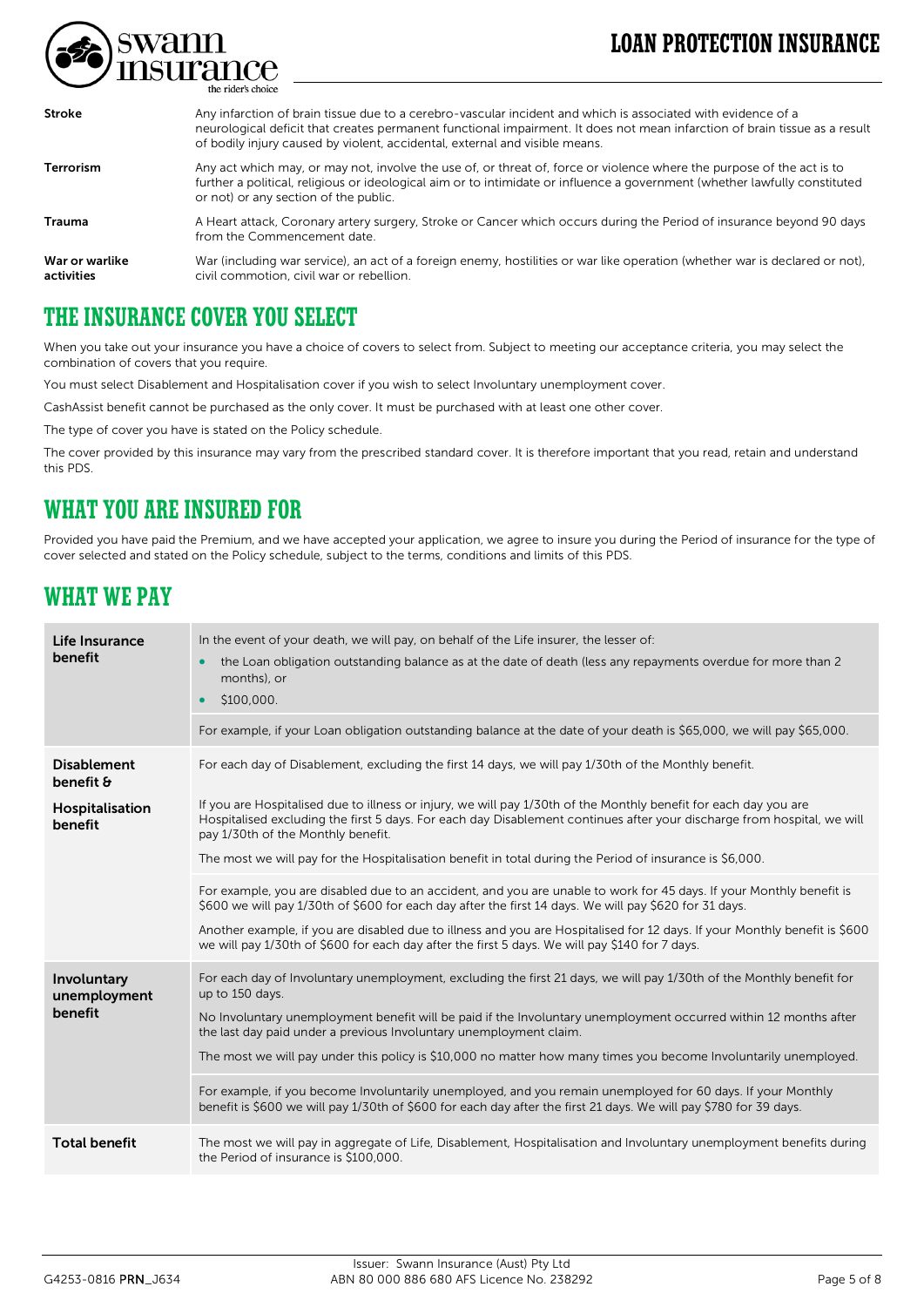# **LOAN PROTECTION INSURANCE**



the rider's choice

### CashAssist benefit In the event of you suffering a Trauma, we will pay, on behalf of the CashAssist insurer the lesser of: • the Loan obligation outstanding balance, or • \$50,000. No CashAssist benefit will be paid for a Trauma that occurs within 90 days after the Commencement date. No CashAssist benefit will be paid if death occurs within 14 days after the Date of Trauma. For example, if you have borrowed \$40,000, and your Loan obligation outstanding balance is \$38,000 and you have a Heart attack, we will pay \$38,000.

### **WHO WE PAY**

A CashAssist benefit will be paid to you. All other benefits under this insurance are paid to the financier shown on your Policy schedule or as directed by the financier.

### **WHAT YOU ARE NOT INSURED FOR**

This insurance does not cover:

- more than one Monthly benefit at the same time or more than one Life insurance benefit.
- for each person named as the insured on the Policy schedule, more than one CashAssist benefit under the policy per person.
- any benefit as a result of an event or a circumstance indicated by a '•' in the table below:

|                                                                                                                                                                                                   |      | <b>BENEFIT</b>                   |                             |            |
|---------------------------------------------------------------------------------------------------------------------------------------------------------------------------------------------------|------|----------------------------------|-----------------------------|------------|
| <b>EVENT OR CIRCUMSTANCE</b>                                                                                                                                                                      | Life | Hospitalisation<br>Disablement & | unemployment<br>Involuntary | CashAssist |
| War or warlike activities.                                                                                                                                                                        |      |                                  |                             |            |
| Terrorism.                                                                                                                                                                                        |      |                                  |                             |            |
| An illness, injury or condition present in the 12 months preceding the<br>Commencement date.                                                                                                      |      |                                  |                             |            |
| Any illness sustained or manifested within 30 days of the Commencement<br>date.                                                                                                                   |      |                                  |                             |            |
| A Pandemic, Epidemic or any other outbreak of infectious disease or virus,<br>or any derivative or mutation of such disease.                                                                      |      |                                  |                             |            |
| Childbirth, abortion or pregnancy (including conditions accelerated or<br>induced thereby).                                                                                                       |      |                                  |                             |            |
| Alcoholism, drug addiction or the influence of intoxicating liquor or drugs.                                                                                                                      |      |                                  |                             |            |
| An intentionally self-inflicted illness or injury or engaging in a criminal act.                                                                                                                  |      |                                  |                             |            |
| Lockouts, taking part in riots, strikes.                                                                                                                                                          |      |                                  |                             |            |
| Engaging in professional motor racing.                                                                                                                                                            |      | ٠                                |                             |            |
| Cessation of your employment within 30 days of the Commencement date<br>or failure to provide proof of at least 60 days continuous employment prior<br>to any period of Involuntary unemployment. |      |                                  |                             |            |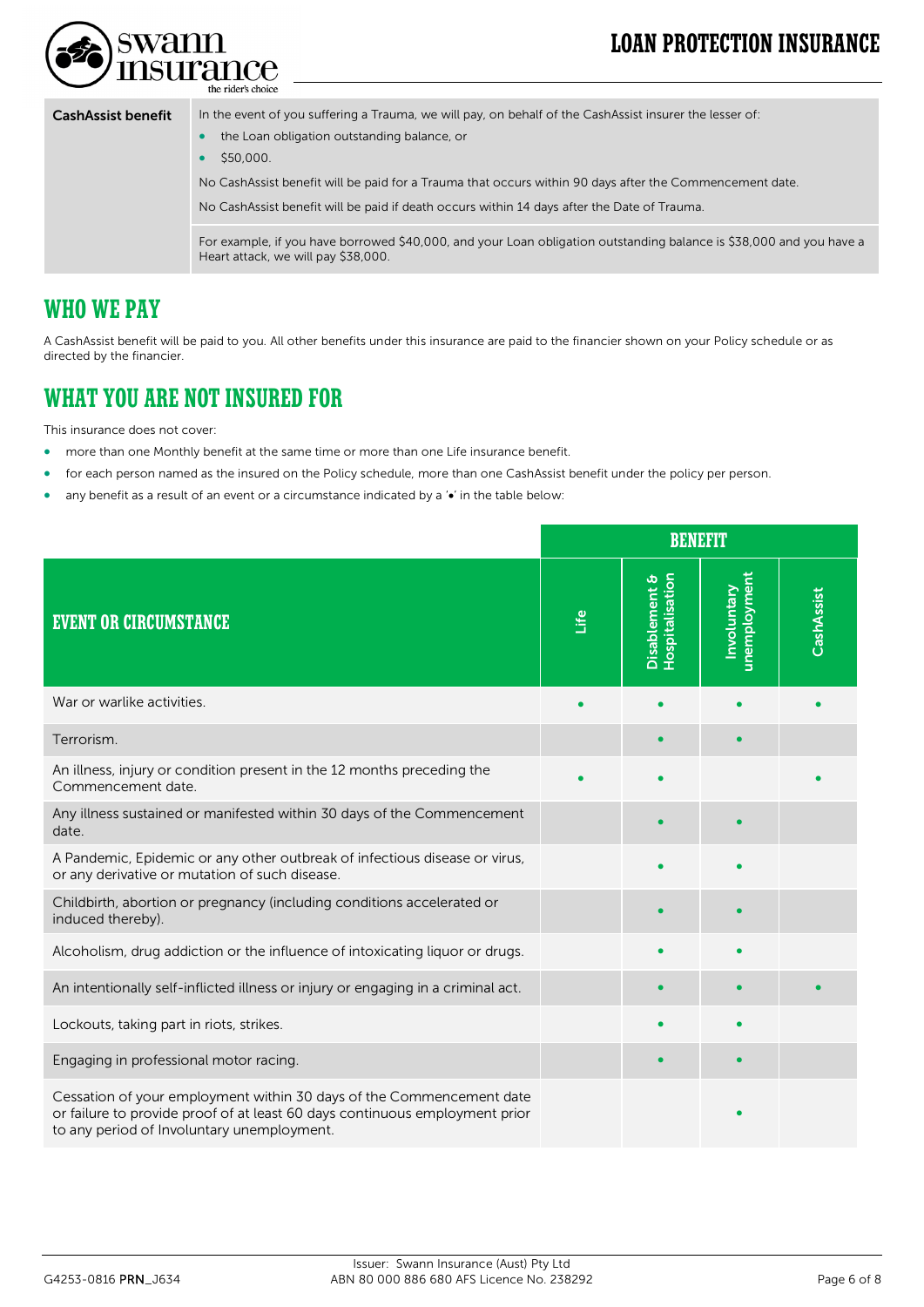

swann

Contact us on 1300 363 048 for a claim form as soon as something happens that you believe you can claim for.

A claim form must be completed and returned to us immediately following an incident occurring that may result in a claim on this insurance. If we do not receive a completed claim form within 14 days of such an incident, we may refuse a claim or reduce the amount we pay for a claim.

We ask that all reasonable assistance is provided to us when requested in relation to a claim made under this insurance. We may:

- require other documentation or statutory declarations from you depending on the circumstances of your claim. Where this is required, we will ask for it.
- require you to have a medical examination or we may require a post-mortem examination. We pay for these examinations.

Any communication from other parties involved must be referred to us. Any information you give us must be honest, correct and complete.

#### Certain additional information must be supplied

Life claim

Proof of death, age, identity and amount to be claimed.

• Disablement, Hospitalisation and CashAssist claims

Evidence from a Medical practitioner of the Disablement, Hospitalisation or Trauma, and evidence that you have obtained and are following the advice of the Medical practitioner.

• Involuntary unemployment claim

If you were:

- employed, certification of registration as unemployed by the appropriate Australian government agency, or
- − self-employed, or in a partnership, documentation from your accountant providing details of your business ceasing to operate.

### **CLAIM RECOVERY**

If for any reason we pay benefits to which you are not entitled, we shall have a right to recover those benefits from you or the financier.

### **WHEN THIS INSURANCE ENDS**

The policy ends, and we stop paying on the earliest of:

- the expiry date of the Period of insurance, or
- the date on which the loan obligation is cancelled, discharged, refinanced, foreclosed or terminated, or
- the date we receive your written request to cancel this insurance, or
- the date we give you written notice cancelling this insurance in accordance with relevant legislation, or
- the date you attain your 65th birthday if you are the only person named as the insured on the Policy schedule, or
- the 7th anniversary of the Commencement date, or
- the date a Life insurance benefit or the total benefit is paid, or
- the date you are no longer a resident of Australia or you reside outside Australia for more than 6 months (unless otherwise agreed in writing by us).

If there are 2 people named as the insured on the Policy schedule, cover provided by this insurance will end in respect of a person when they attain their 65th birthday.

### **CANCELLING THIS INSURANCE**

#### Cancellation by you

You may cancel this insurance at any time by mail, by email or by calling us.

If you do request cancellation, we will retain an amount from the Premium in accordance with relevant legislation. If the Premium for your insurance was paid by your Financier, we will refund the balance to them. If you paid the Premium, we will refund the balance to you.

If we receive your cancellation request within 21 days from the Commencement date and you have not made a claim on this insurance, we will refund your Premium in full.

You must notify us immediately if your loan ends earlier than the term in the Period of insurance shown on your Policy schedule. The policy also ends in this situation.

#### Cancellation by us

We may cancel this insurance where circumstances described in insurance legislation allow us to do so.

If we cancel this insurance, we will retain an amount from the Premium in accordance with relevant legislation. We will refund the balance to you.

In the event of a Life insurance benefit payment, we will not refund any Premium for this benefit and this policy will end.

In the event of a CashAssist benefit payment, we will not refund any Premium for this benefit.